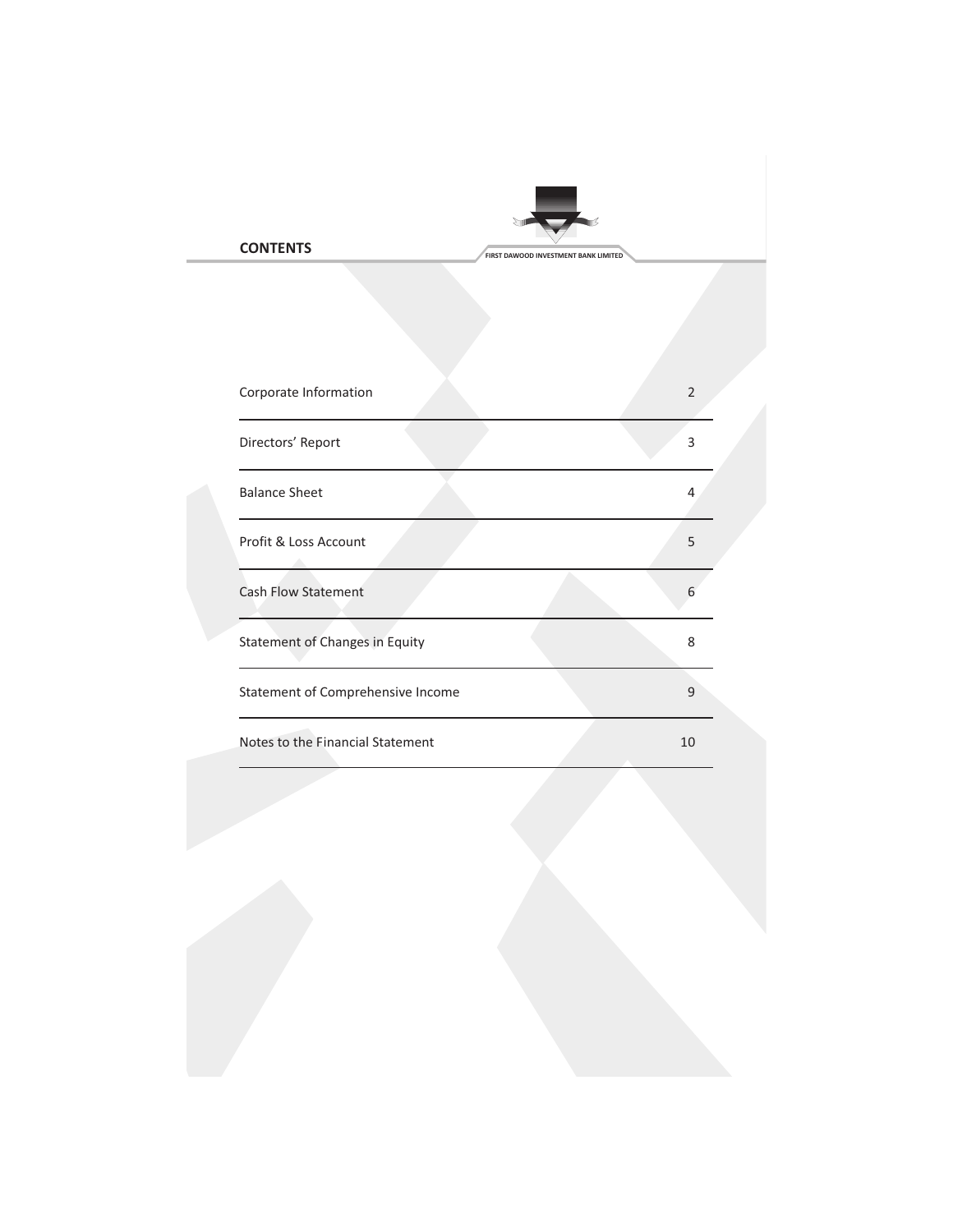

# *CORPORATE INFORMATION* **FIRST DAWOOD INVESTMENT BANK LIMITED**

**Branch Offices Islamabad Branch** 



## **Board of Directors** Mr. Rafique Dawood Chairman Chairman Chairman Chief Executive Officer Mr. Abdus Samad Khan Chief Executive Officer Chief Executive Officer Chief Executive Officer Officer Officer Officer Officer Officer Officer Officer Officer Officer Officer Officer Officer Officer Officer Officer Officer O Mr. Rasheed Y. Chinoy Mr. Ayaz Dawood Director Mr. AVM (R) Syed Javed Raza Director (Nominee of DCM) Mr. Omar Hasan Khan Bangash<br>Mr. Omar Hasan Khan Bangash Director<br>Mr. M. Riyazul Haque Director

**Audit Committee Chairman** Mr. Rasheed Y. Chinoy Chairman Chairman Chairman Mr. Omar Hasan Khan Bangash Mr. Omar Hasan Khan Bangash **Member**<br>Mr. Rafique Dawood Member Mr. Rafique Dawood

**Chief Financial Officer** Mr. Abbas Qurban

**Company Secretary** Syed Kabiruddin

**Auditors M. Yousuf Adil Saleem & Co.**<br>
Chartered Accountants

Legal Advisor **Mohsin Tayebaly & Co.** 

**Bankers** Bank Al-Habib Bank Al-Falah Dawood Islamic Bank Faysal Bank First Women Bank Habib Metropolitan Bank Habib Bank KASB Bank National Bank of Pakistan Oman International Bank State Bank of Pakistan Standard Chartered Bank United Bank

**Registered Office** 1500-A, Saima Trade Towers, I.I. Chundrigar Road, Karachi-74000<br> **111-DAWOOD** (111-329663) UAN 111-DAWOOD (111-329663) PABX +92 (21) 3227-1874-96 Fax +92 (21) 3227-1913 Email fdib@firstdawood.com URL www.firstdawood.com

> Office No 20 & 21, Beverly Centre, 1st Floor, 56-G-7, Jinnah Avenue, Islamabad-7400. Tel +92 (051) 227-6367 & 227-4194-5 Fax +92 (051) 227-1280 Email brrim@isb.paknet.com.pk

#### **Lahore Branch**

Suite No. 210, 5th Floor, Siddiq Trade Centre, Main Boulevard, Gulberg III, Lahore Tel +92 (42) 3578-1888 Fax +92 (42) 3578-1890 Email fdibl@yahoo.com

#### **Share Registrar F.D. Registrar Services (SMC-Pvt) Ltd.**

17th Floor, Saima Trade Tower-A, I.I. Chundrigar Road, Karachi-74000 Tel +92 (21) 3547 8192-93<br>Fax +92 (21) 3227 1905 Fax +92 (21) 3227 1905 Email fdregistrar@hotmail.com, fdregistrar@yahoo.com

Director (Nominee of NIT)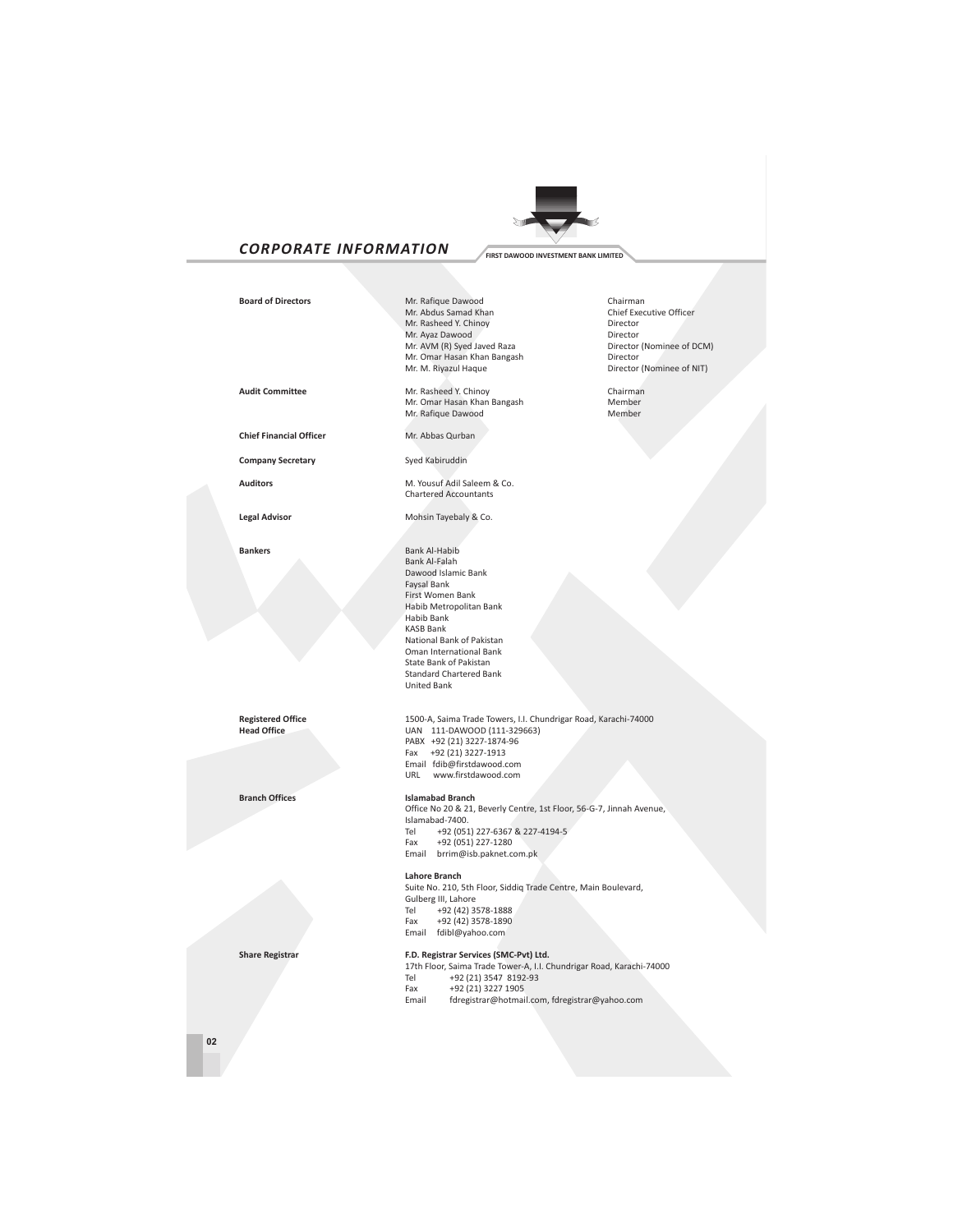



## **IN THE NAME OF ALLAH THE MOST COMPASSIONATE, THE MOST MERCIFUL**

#### **Dear Shareholders,**

The Board of Directors of First Dawood Investment Bank Limited ("FDIB" or the "Company") is pleased to present the unaudited first quarter 2010-11 interim financial statements of the Company for period ended September 30, 2010.

Your company during the 1st quarter under review has recorded after-tax profit of Rs. 43.73 million as compared to profit of Rs. 21.85 million during the corresponding quarter last year. Gross revenue for the quarter is Rs. 47.63 million as compared to gross revenue of Rs 128.25 million which resulted mainly due to reduced lease and finance portfolio as the company has been focusing on consolidation and reviving your company, therefore no new business has been written. In view of rescheduling / restructuring / settlement and reduction in liabilities, financial charges have gone down substantially to Rs. 15.57 million from Rs. 110.45 million. Now since the company has become equity compliant, therefore, it has requested SECP for the renewal of 'Investment Finance Services and Leasing Licenses. Administrative expenses for the quarter under review remained under control and are at same level i.e. Rs. 19.80 million comparing Rs. 20.01 million during the corresponding quarter last year.

As mentioned above your company has become fully equity compliant with a positive equity of Rs. 651.27 million as of September 30, 2010. The 'Minimum Capital Requirement' (MCR) for the aforesaid licenses is Rs.500M, thus the company has got adequate surplus reserve over & above the 'MCR'.

Your company is on right path and is focusing on recoveries, reduction of liabilities, rebuilding of cash reserve and controlling costs. As informed in last report, that management of your company projected the year 2010-11 to be the year of sustainability, whereby emphasis has been diverted towards cash recoveries, so that balance sheet and operations of the company could be strengthened further.

The Board of Directors acknowledges and appreciates the commitment and continuous efforts of all the employees and management. We also take this opportunity to express our gratitude to SECP, our valued customers, business partners, other stakeholders, shareholders and particularly our creditors for their continued confidence and patronage.

**October 27, 2010** On Behalf of the Board of Directors **Karachi. First Dawood Investment Bank Ltd**

> **Rafique Dawood** Chairman

> > **03**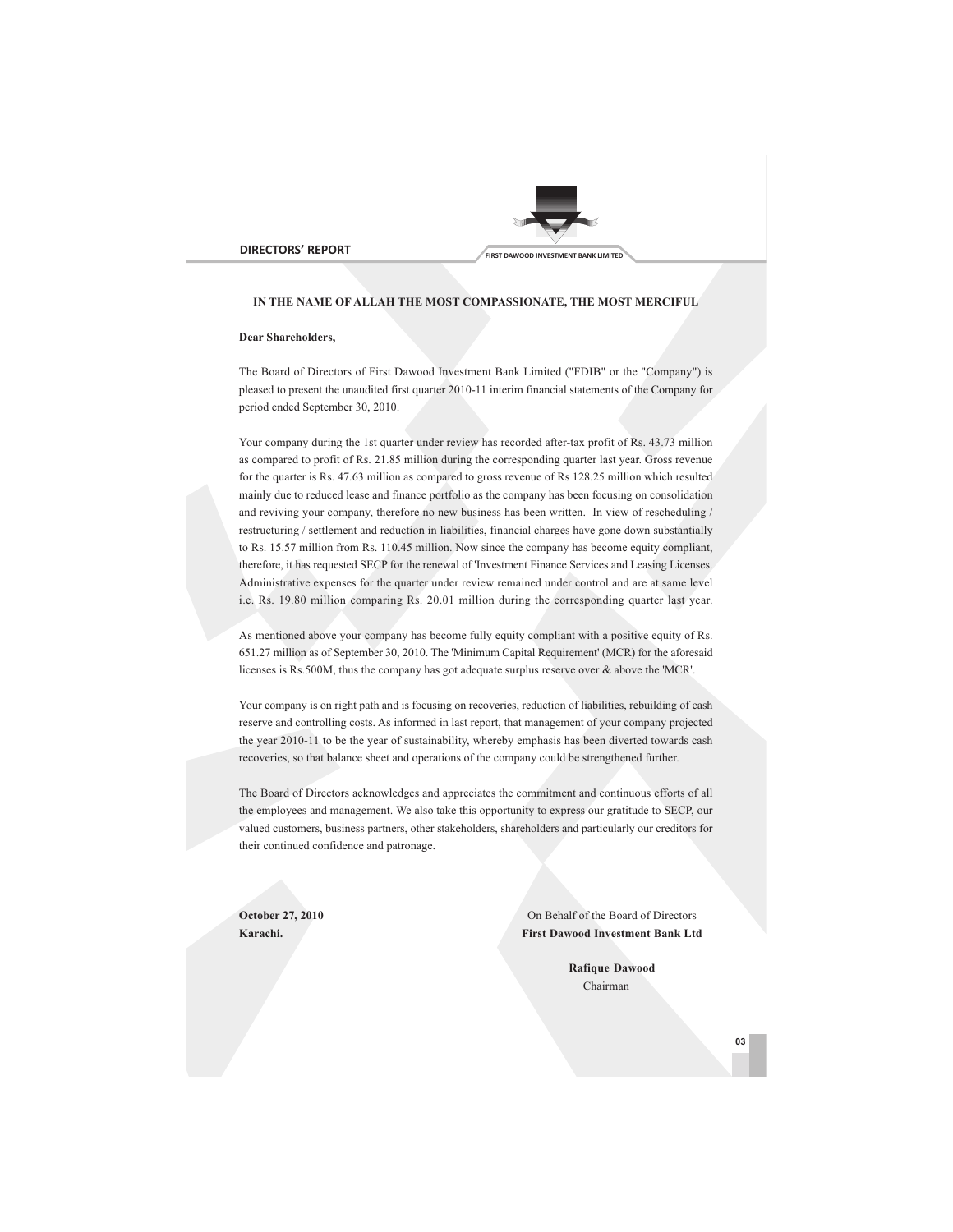## **BALANCE SHEET**

**AS AT SEPTEMBER 30, 2010**



|                                          |      | <b>Unaudited</b><br>September 30<br>2010 | <b>Audited</b><br>June 30<br>2010 |
|------------------------------------------|------|------------------------------------------|-----------------------------------|
|                                          | Note | <b>Rupees</b>                            |                                   |
| <b>ASSETS</b>                            |      |                                          |                                   |
| <b>NON CURRENT ASSETS</b>                |      |                                          |                                   |
| Property and equipment                   | 5    | 10,869,247                               | 9,431,583                         |
| Investment properties                    | 6    | 322,901,708                              | 191,037,708                       |
| Net investment in lease finance          | 7    | 251,858,922                              | 288,753,097                       |
| Long term investments                    | 8    | 37,522,820                               | 22,961,150                        |
| Long term finances                       | 9    | 136,913,541                              | 191,792,808                       |
| Long term loans                          |      | 371,249                                  | 461,060                           |
| Long term deposits                       |      | 4,763,500                                | 4,763,500                         |
| Deferred tax asset                       |      | 147,528,543                              | 147,528,543                       |
|                                          |      | 912,729,530                              | 856,729,449                       |
| <b>CURRENT ASSETS</b>                    |      |                                          |                                   |
| Current portion of non-current assets    | 10   | 1,085,764,092                            | 1,052,765,571                     |
| Short term investments                   | 11   | 631,477,304                              | 578,818,839                       |
| Placements and finances                  | 12   | 167,559,565                              | 332,219,665                       |
| Advance against lease commitments        |      | 30,031,099                               | 30,031,100                        |
| Advances and prepayments                 |      | 23,480,437                               | 23,329,725                        |
| Mark-up accrued                          |      | 40,760,021                               | 64,818,615                        |
| Other receivables                        |      | 124,669,479                              | 62,808,209                        |
| Cash and bank balances                   |      | 115,477,543                              | 146,587,174                       |
|                                          |      | 2,219,219,540                            | 2,291,378,898                     |
|                                          |      | 3,131,949,070                            | 3,148,108,347                     |
| <b>EQUITY AND LIABILITIES</b>            |      |                                          |                                   |
| <b>SHARE CAPITAL AND RESERVES</b>        |      |                                          |                                   |
| Ordinary shares                          |      | 626,492,900                              | 626,492,900                       |
| Preference shares                        |      | 715,833,540                              | 715,833,540                       |
|                                          |      | 1,342,326,440                            | 1,342,326,440                     |
| Reserves                                 |      | 333,744,789                              | 333,744,789                       |
| Accumulated loss                         |      | (950, 991, 171)                          | (987, 507, 862)                   |
|                                          |      | 725,080,058                              | 688, 563, 367                     |
| Deficit on revaluation of investments    |      | (73,805,522)                             | (67,870,526)                      |
|                                          |      | 651,274,536                              | 620,692,841                       |
| <b>NON CURRENT LIABILITIES</b>           |      |                                          |                                   |
| Redeemable capital                       |      | 345,000,000                              | 345,000,000                       |
| Long term loans                          | 13   | 699,485,553                              | 752,010,405                       |
| Certificates of investment               |      |                                          | 9,374,497                         |
| Long term deposits                       |      | 107,373,715                              | 111,158,142                       |
|                                          |      | 1,151,859,268                            | 1,217,543,044                     |
| <b>CURRENT LIABILITIES</b>               |      |                                          |                                   |
| Current portion of long term liabilities | 14   | 319,290,106                              | 275,652,668                       |
| Mark-up accrued                          |      | 151,787,776                              | 164, 117, 877                     |
| Short-term borrowings                    | 15   | 505,645,127                              | 505,645,127                       |
| Certificates of investment               | 16   | 320,000,000                              | 325,000,000                       |
| Accrued and other liabilities            |      | 26,222,161                               | 34,586,690                        |
| Taxation                                 |      | 5,870,096                                | 4,870,100                         |
|                                          |      | 1,328,815,266                            | 1,309,872,462                     |
| <b>Contingencies and commitments</b>     | 17   |                                          |                                   |
|                                          |      | 3,131,949,070                            | 3,148,108,347                     |

The annexed notes from 1 to 21 form an integral part of these financial statements.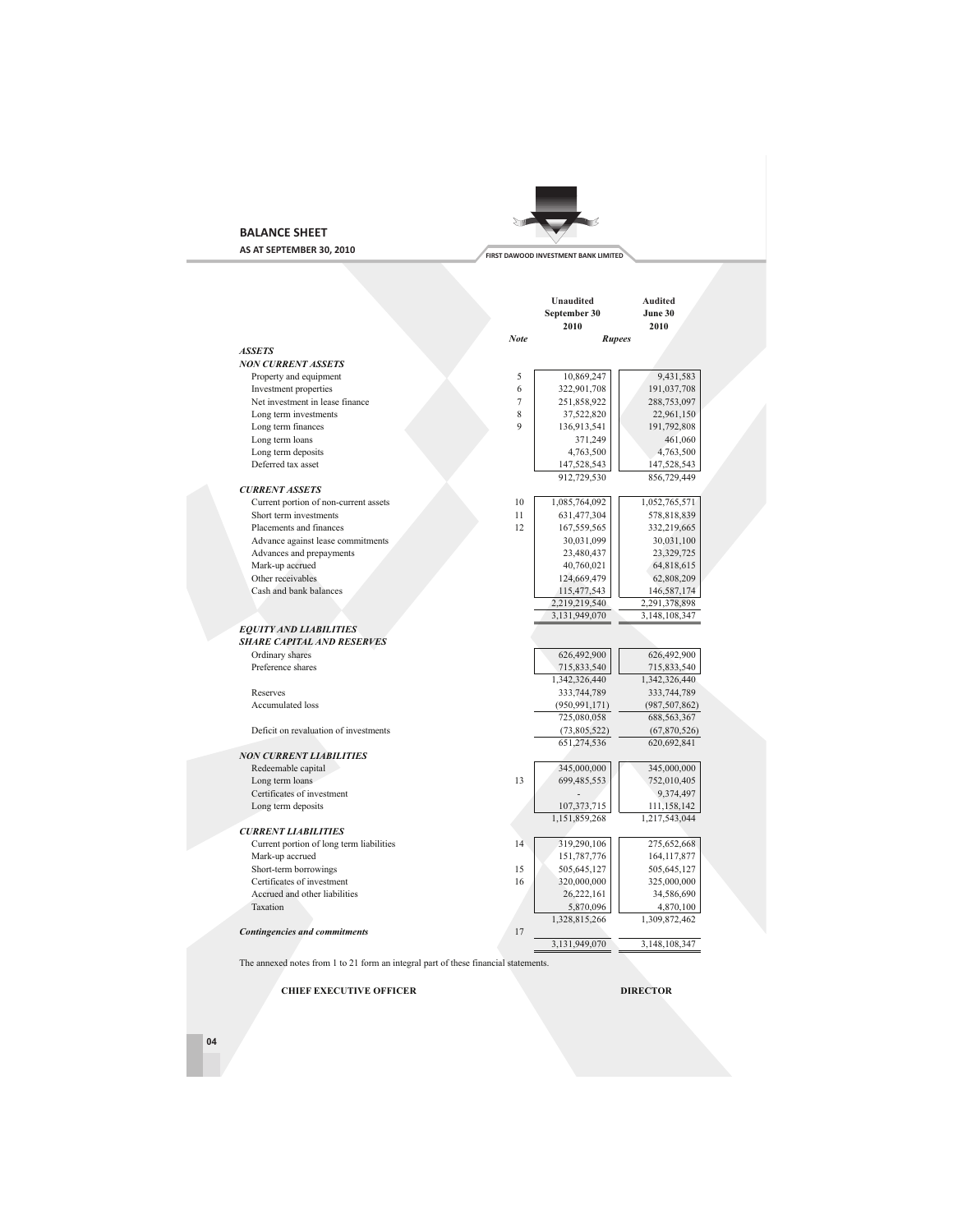## **PROFIT AND LOSS ACCOUNT FOR THE PERIOD ENDED SEPTEMBER 30, 2010**



|                                                          | September 30<br>2010<br><b>Rupees</b> | September 30<br>2009 |
|----------------------------------------------------------|---------------------------------------|----------------------|
|                                                          |                                       |                      |
| <b>INCOME</b>                                            |                                       |                      |
| Lease income                                             | 5,325,964                             | 21,738,223           |
| Return on placements, finances, deposits and investments | 12,392,966                            | 60,916,605           |
| Gain on sale of securities                               | 402,400                               | 9,962,783            |
| Loss on sale of debt securities                          |                                       | (3,804,089)          |
| Income from long term finances                           | 13,271,626                            | 30,934,378           |
| Brokerage income                                         |                                       | 969,730              |
| Exchange gain                                            | 2,845                                 |                      |
| Other income                                             | 16,236,779                            | 7,531,894            |
|                                                          | 47,632,580                            | 128,249,524          |
| <b>PROVISIONS / CHANGES IN FAIR VALUE</b>                |                                       |                      |
| Reversal for lease losses and doubtful recoveries        | 18,029,280                            | 25,000,000           |
| Surplus on revaluation of held for trading securities    |                                       | 389,313              |
|                                                          | 18,029,280                            | 25,389,313           |
|                                                          | 65,661,860                            | 153,638,837          |
|                                                          |                                       |                      |
| <b>EXPENDITURE</b>                                       |                                       |                      |
| Administrative expenses                                  | 19,804,875                            | 20,012,887           |
| Finance cost                                             | 15,572,269                            | 110,446,259          |
|                                                          | (35,377,144)                          | (130, 459, 146)      |
|                                                          | 30,284,716                            | 23,179,691           |
| Share of Profit/ (loss) of associates                    | 14,449,146                            | (132,995)            |
| <b>PROFIT/(LOSS) BEFORE TAXATION</b>                     | 44,733,862                            | 23,046,696           |
| <b>TAXATION</b>                                          |                                       |                      |
| Current                                                  | 1,000,000                             | 1,200,000            |
| <b>PROFIT AFTER TAXATION</b>                             | 43,733,862                            | 21,846,696           |
| Earnings per share - basic and diluted - Rupees          | 0.70                                  | 0.35                 |
|                                                          |                                       |                      |

The annexed notes from 1 to 21 form an integral part of these financial statements.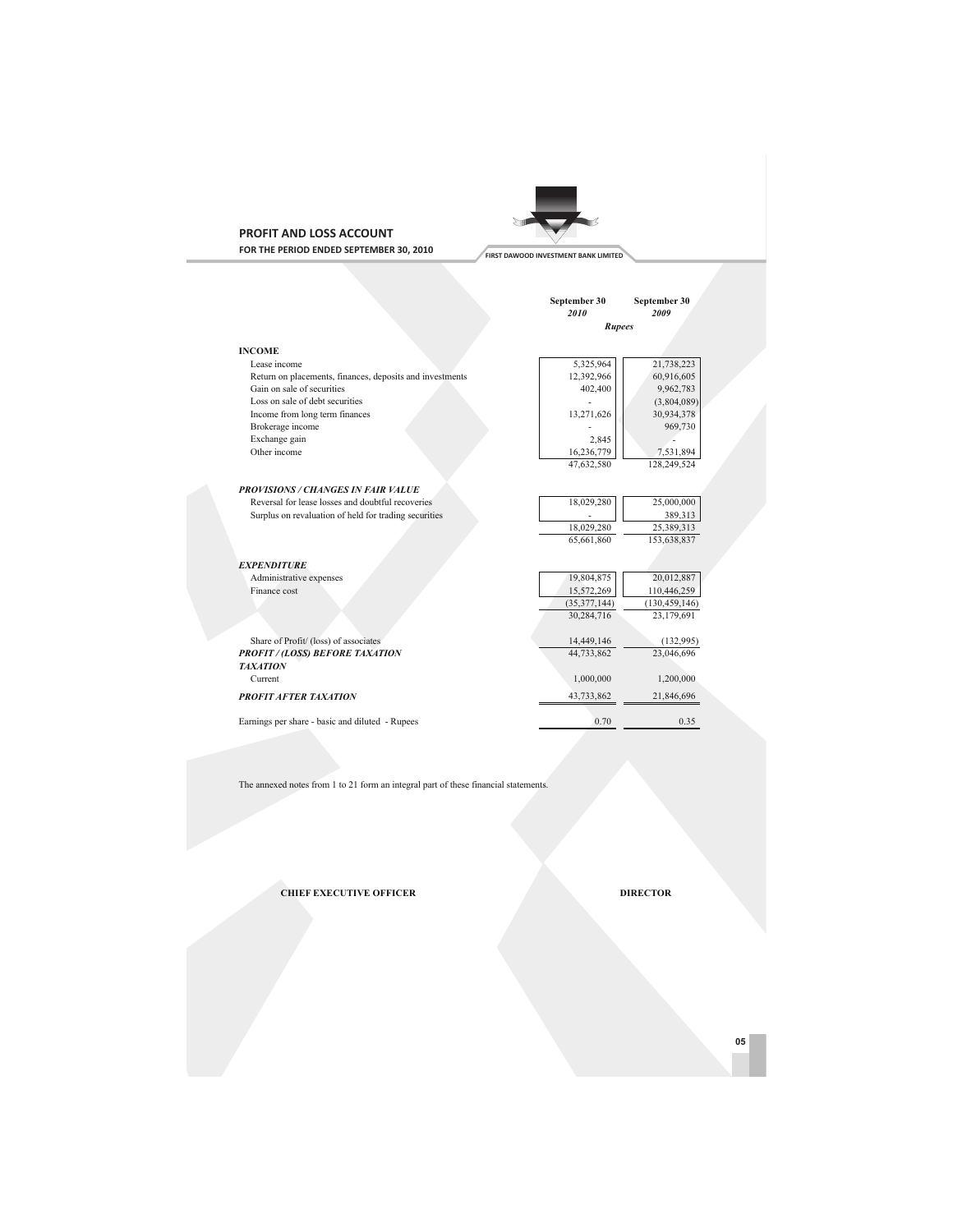# **CASH FLOW STATEMENT**



**FOR THE PERIOD ENDED SEPTEMBER 30, 2010**

|                                                          |      | September 30<br>2010 | September 30<br>2009 |
|----------------------------------------------------------|------|----------------------|----------------------|
|                                                          | Note | <b>Rupees</b>        | Rupees               |
| A. CASH FLOW FROM OPERATING ACTIVITIES                   |      |                      |                      |
| Profit before taxation                                   |      | 44,733,862           | 23,046,696           |
| Adjustments:                                             |      |                      |                      |
| - Depreciation                                           |      | 912,315              | 859,647              |
| - Gain on sale of investments                            |      | (402, 400)           | (9,962,783)          |
| - Share of (profit) / loss of equity accounted investees |      | (14, 449, 146)       | 132,995              |
| - Loss on sale of Debt securities                        |      |                      | 3,804,089            |
| - Finance cost                                           |      | 15,572,269           | 110,446,259          |
| - Gain on sale of property and equipment                 |      | (32, 800)            |                      |
| - Provision for gratuity                                 |      |                      | 1,005,500            |
| - Reversal for lease losses and doubtful recoveries      |      | (18,029,280)         | (25,000,000)         |
| - Surplus on revaluation of securities at fair value     |      |                      |                      |
| through profit or loss                                   |      |                      | (389, 313)           |
| - Exchange gain                                          |      | (2, 845)             |                      |
|                                                          |      |                      |                      |
|                                                          |      | (16, 431, 887)       | 80,896,394           |
|                                                          |      | 28,301,975           | 103,943,090          |
| Changes in operating assets and liabilities              |      |                      |                      |
| (Increase) / decrease in operating assets                |      |                      |                      |
| Net investment in lease finance                          |      | 89,667,865           | 24,421,783           |
| Long-term finances                                       |      | 12,373,917           | 25,588,635           |
| Long-term loans                                          |      | 96,380               | 91,691               |
| Placements and finances                                  |      | 2,000,000            | 18,937,973           |
| Advances and prepayments                                 |      | (150, 712)           | (319, 125)           |
| Interest accrued                                         |      | 24,058,594           | (10, 233, 421)       |
| Other receivables                                        |      | (61, 861, 270)       | 9,199,079            |
|                                                          |      | 66,184,774           | 67,686,615           |
|                                                          |      | 94,486,749           | 171,629,705          |
| Increase / (decrease) in operating liabilities           |      |                      |                      |
| Certificates of investment / deposits                    |      | (15, 566, 522)       | (41,260,917)         |
| Deposits                                                 |      | (10, 729, 816)       | (1,404,832)          |
| Accrued and other liabilities                            |      | (8,364,529)          | 2,827,947            |
|                                                          |      | 59,825,882           | 131,791,903          |
| Finance cost paid                                        |      | (27, 902, 370)       | (59, 107, 578)       |
| Gratuity paid                                            |      |                      | (1,019,507)          |
| Tax paid                                                 |      | (522, 778)           | (848, 146)           |
| Net cash from operating activities                       |      | 31,400,734           | 70,816,672           |
|                                                          |      |                      |                      |
|                                                          |      |                      |                      |
| <b>B. CASH FLOW FROM INVESTING ACTIVITIES</b>            |      |                      |                      |
| Purchase of property and equipment                       |      | (2,373,179)          | (4,019,122)          |
| Proceeds from sale of property and equipment             |      | 56,000               | 1,732,942            |
| Short term investments                                   |      | (59, 443, 186)       | 8,691,269            |
|                                                          |      |                      |                      |

*Net cash flow (used) / from investing activities*

Long-term deposits

 $\frac{1}{(61,760,365)}$ 

 $\overline{\phantom{a}}$ 

 $-$  (126,000)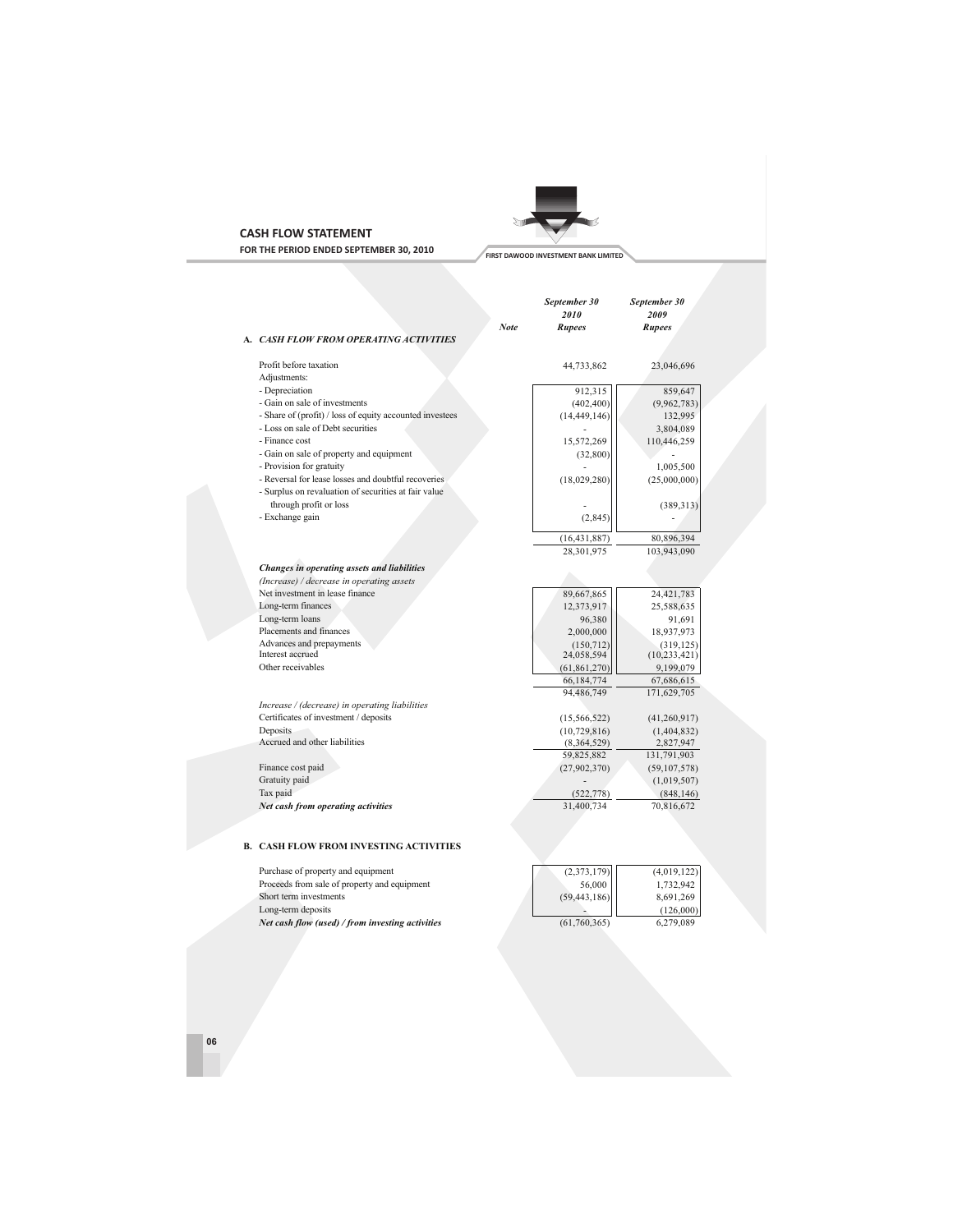

| <b>C. CASH FLOW FROM FINANCING ACTIVITIES</b>        | <b>Note</b> | September 30<br>2010<br>Rupees | September 30<br>2009<br><b>Rupees</b> |  |
|------------------------------------------------------|-------------|--------------------------------|---------------------------------------|--|
| Repayment of long-term loans                         |             | (750,000)                      | (66, 480, 565)                        |  |
| Net cash flow used in financing activities           |             | (750,000)                      | (66, 480, 565)                        |  |
| Net (decrease)/increase in cash and cash equivalents |             | (31, 109, 631)                 | 10,615,196                            |  |
| Cash and cash equivalents at beginning of the year   |             | 46,638,192                     | (394, 394, 873)                       |  |
| Cash and cash equivalents at end of the year         | 18          | 15,528,561                     | (383, 779, 677)                       |  |

The annexed notes from 1 to 21 form an integral part of these financial statements.

**CHIEF EXECUTIVE OFFICER DIRECTOR** 

**07**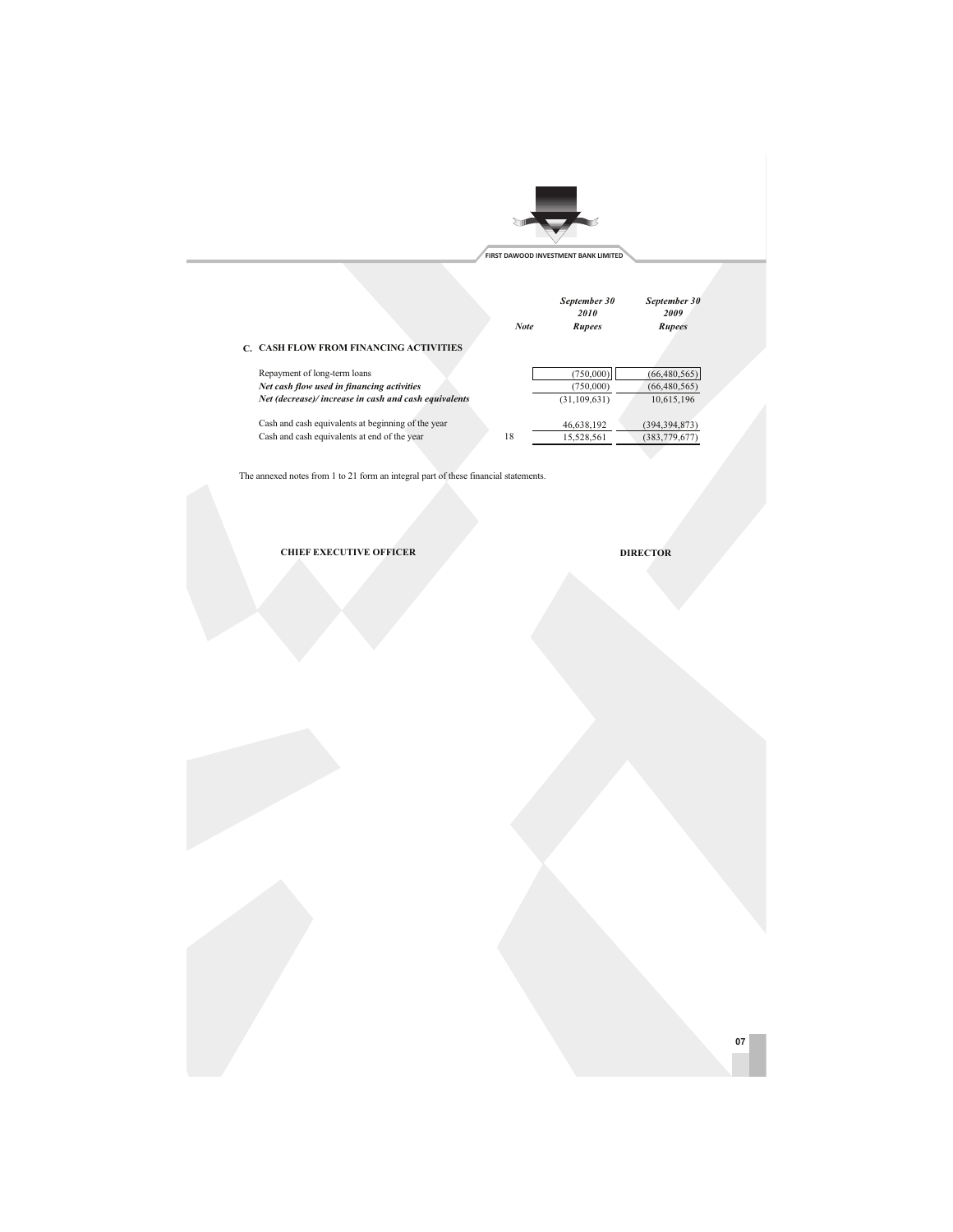## **STATEMENT OF CHANGES IN EQUITY**

**FOR THE PERIOD ENDED SEPTEMBER 30, 2010**



**FIRST DAWOOD INVESTMENT BANK LIMITED**

|                                                         |                                  | <b>SHARE CAPITAL</b>               |                                    | <b>CAPITAL RESERVES</b>                  |                                                                      |                                                                                            | <b>REVENUE RESERVES</b>          |                                                                             |                 |
|---------------------------------------------------------|----------------------------------|------------------------------------|------------------------------------|------------------------------------------|----------------------------------------------------------------------|--------------------------------------------------------------------------------------------|----------------------------------|-----------------------------------------------------------------------------|-----------------|
|                                                         | <b>ORDINARY</b><br><b>SHARES</b> | <b>PREFERENCE</b><br><b>SHARES</b> | <b>STATUTORY</b><br><b>RESERVE</b> | <b>PREMIUM ON</b><br><b>RIGHT SHARES</b> | <b>CAPITAL</b><br><b>RESERVE ON</b><br><b>ACOUISITION</b><br>Rupees- | $(\mathbf{DEFICIT})$ /<br><b>SURPLUS ON</b><br><b>REVALUATION OF</b><br><b>INVESTMENTS</b> | <b>GENERAL</b><br><b>RESERVE</b> | <b>(ACCUMULATED</b><br>$LOSS$ ) /<br><b>UNAPPROPRIATED</b><br><b>PROFIT</b> | <b>TOTAL</b>    |
|                                                         |                                  |                                    |                                    |                                          |                                                                      |                                                                                            |                                  |                                                                             |                 |
| Balance at June 30, 2009                                | 626,492,900                      | $\sim$                             | 202,186,151                        | 53,426,910                               | 2,596,484                                                            | (115, 444, 741)                                                                            | . .                              | (1, 287, 948, 573)                                                          | (518,690,869)   |
| Total Comprehensive income for the period               | $\overline{\phantom{a}}$         | $\sim$                             | $\overline{\phantom{a}}$           | . .                                      | . .                                                                  | 40,584,854                                                                                 | . .                              | 21,846,696                                                                  | 62,431,550      |
|                                                         |                                  |                                    |                                    |                                          |                                                                      |                                                                                            |                                  |                                                                             |                 |
| Balance at September 30 2009                            | 626,492,900                      | $\overline{\phantom{a}}$           | 202,186,151                        | 53,426,910                               | 2,596,484                                                            | (74, 859, 887)                                                                             | $\blacksquare$                   | (1,266,101,877)                                                             | (456, 259, 319) |
|                                                         |                                  |                                    |                                    |                                          |                                                                      |                                                                                            |                                  |                                                                             |                 |
| Balance at June 30, 2010                                | 626,492,900                      | 715,833,540                        | 277,721,395                        | 53,426,910                               | 2,596,484                                                            | (67,870,526)                                                                               | $\sim$                           | (987, 507, 862)                                                             | 620,692,841     |
| Total Comprehensive income for the period               |                                  |                                    |                                    |                                          |                                                                      | (5,934,996)                                                                                | . .                              | 43,733,862                                                                  | 37,798,866      |
| Dividend on preference shares $(a)$ , 4% for the period |                                  | . .                                | $\sim$                             | . .                                      | $\overline{\phantom{a}}$                                             | $\overline{\phantom{a}}$                                                                   | $\overline{\phantom{a}}$         | (7,217,171)                                                                 | (7, 217, 171)   |
| Balance at September 30 2010                            | 626,492,900                      | 715,833,540                        | 277,721,395                        | 53,426,910                               | 2,596,484                                                            | (73,805,522)                                                                               |                                  | (950, 991, 171)                                                             | 651,274,536     |

The annexed notes from 1 to 21 form an integral part of these financial statements.

**08**

**CHIEF EXECUTIVE OFFICER**

**R DIRECTOR**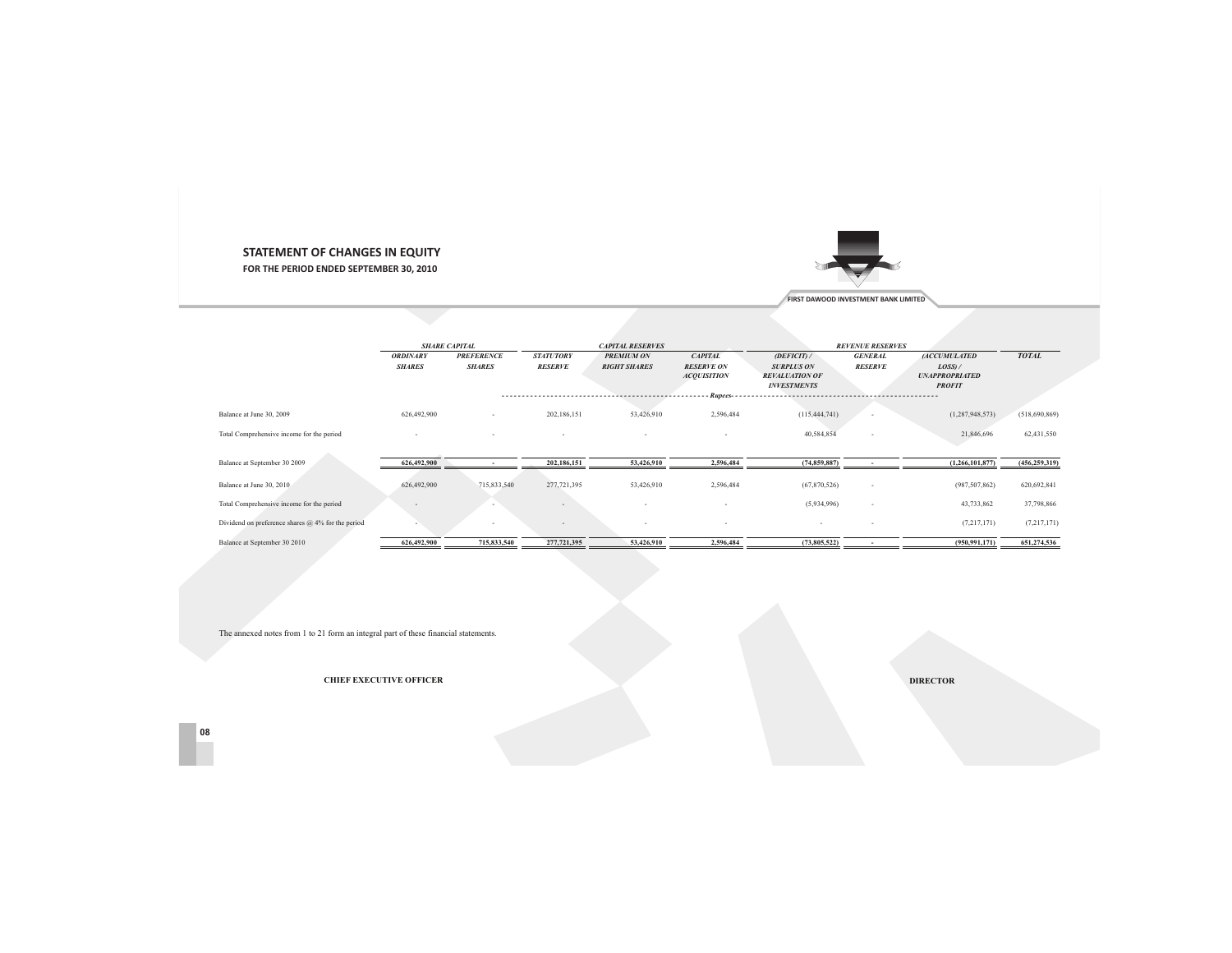

**STATEMENT OF COMPREHENSIVE INCOME**

**FOR THE PERIOD ENDED SEPTEMBER 30, 2010**

|                                                                                          | September 30,<br>September 30,<br>2010<br>2009<br>Rupees |
|------------------------------------------------------------------------------------------|----------------------------------------------------------|
| Net income after taxation for the year                                                   | 43,733,862<br>21,846,696                                 |
| Other comprehensive income                                                               |                                                          |
| (Deficit) / surplus on re-measurement of<br>investments classified as available for sale | 39,040,972<br>(5,934,996)                                |
| Share of surplus on remeasurement<br>of investments in associate                         | 1,543,882                                                |
| Total comprehensive income for the Period                                                | 37,798,866<br>62,431,550                                 |

The annexed notes from 1 to 21 form an integral part of these financial statements.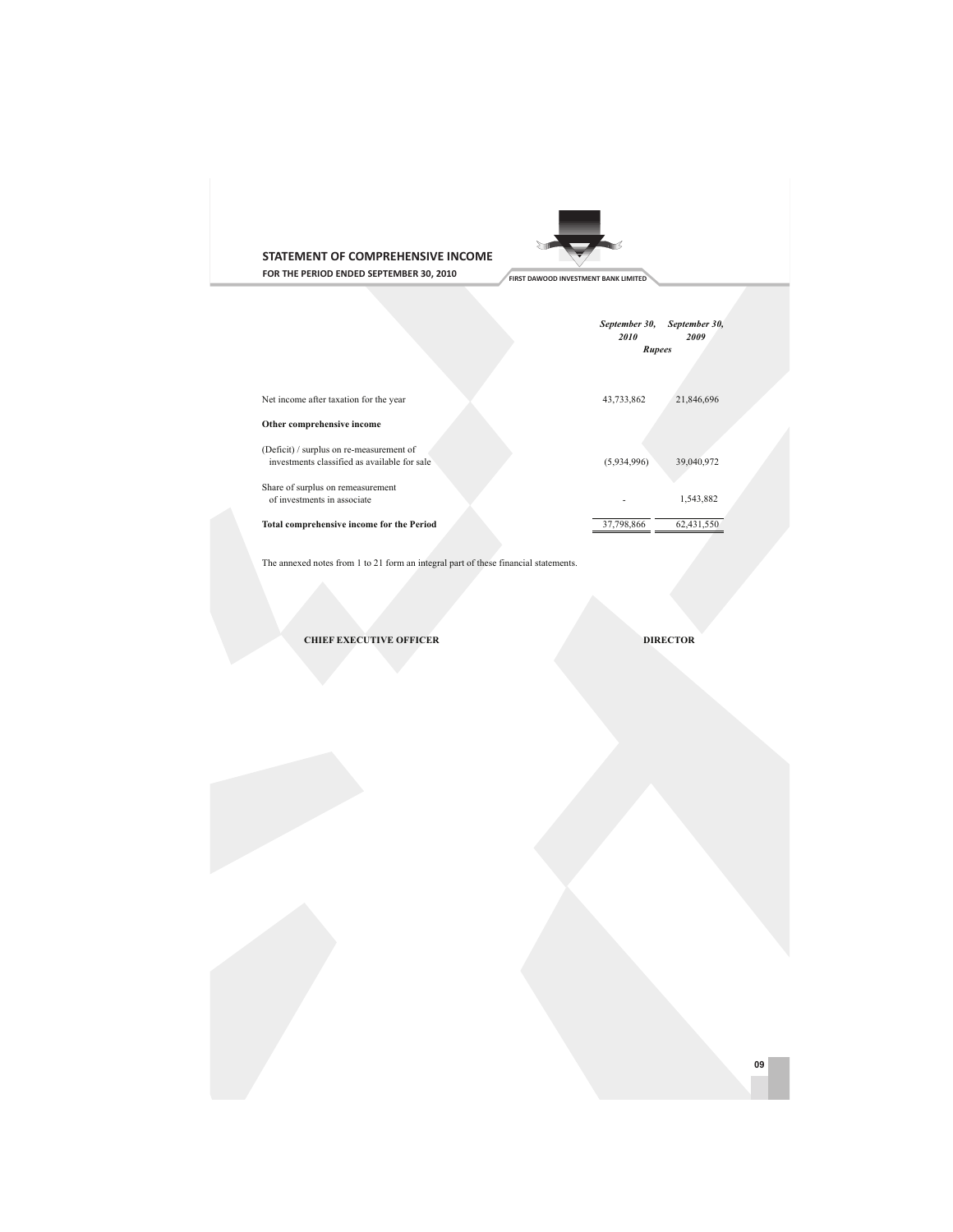



#### *1. STATUS AND NATURE OF BUSINESS*

First Dawood Investment Bank Limited ("the Company") was incorporated on June 22, 1994 as a public limited company in Pakistan under the Companies Ordinance, 1984 and is listed on the Karachi Stock Exchange. The registered office of the Company is situated in Karachi, Pakistan. The Company had obtained the licenses for Leasing business and Investment Finance Services under Non Banking Finance Companies (Establishment and Regulation) Rules, 2003 ("the Rules") and Non Banking Finance Companies and Notified Entities Regulations, 2008 ("the Regulation") from the Securities and Exchange Commission of Pakistan (SECP), which has been expired and now applied for renewal.

#### *2. BASIS OF PRESENTATION*

These condensed interim financial statements are unaudited and have been prepared in accordance with the requirements of the Non Banking Finance Companies and Notified Entities Regulations, 2008 (the Regulation), the Non Banking Finance Companies (Establishment and Regulation) Rules, 2003 (the Rules), the Companies Ordinance, 1984 (the Ordinance), directives issued by the SECP and approved accounting standards as applicable in Pakistan. Approved Accounting Standards comprise of such International Financial Reporting Standards (IFRS) as are notified under the provisions of the Ordinance. Wherever, the requirements of the Rules, the Regulations, the Ordinance or directives issued by SECP differ with the requirements of these standards, the requirements of the Regulations, the NBFC Rules, the Ordinance and the said directives take precedence. The disclosures made in these interim financial information have, however, been limited based on the requirements of the IAS 34: 'Interim Financial Reporting'.

The condensed interim financial statements is being submitted to the shareholders as required by Section 245 of the Companies Ordinance, 1984.

#### *3. BASIS OF MEASUREMENT*

These interim financial statements have been prepared under the historical cost convention except for the measurement of certain financial instruments at fair value.

#### *4. ACCOUNTING POLICIES*

The accounting policies and methods of computation adopted in preparation of these interim financial statements are the same as those applied in the preparation of annual financial statements of the Company for the year ended 30 June 2010.

*September 30, June 30,*

|                                        | 2010       | 2010          |
|----------------------------------------|------------|---------------|
|                                        | Rupees     | <b>Rupees</b> |
| 5.<br>PROPERTY AND EQUIPMENT           |            |               |
| Furniture & fixtures                   | 41,083     | 42,147        |
| Equipment and appliances               | 841,233    | 778,672       |
| Vehicles                               | 9,986,931  | 8,610,764     |
|                                        | 10,869,247 | 9,431,583     |
| Acquisition of assets - at cost<br>5.1 |            |               |
| Furniture & fixtures                   |            | 42,500        |
| Equipment and appliances               | 276,179    | 406,153       |
| Vehicles                               | 2,097,000  | 7,387,169     |
|                                        | 2,373,179  | 7,835,822     |
| Disposal of assets - at cost<br>5.2    |            |               |
| Furniture & fixtures                   |            | 3,989,050     |
| Equipment and appliances               | 29,000     | 1,925,841     |
| Vehicles                               | 560,000    | 5,351,300     |
|                                        |            | 11,266,191    |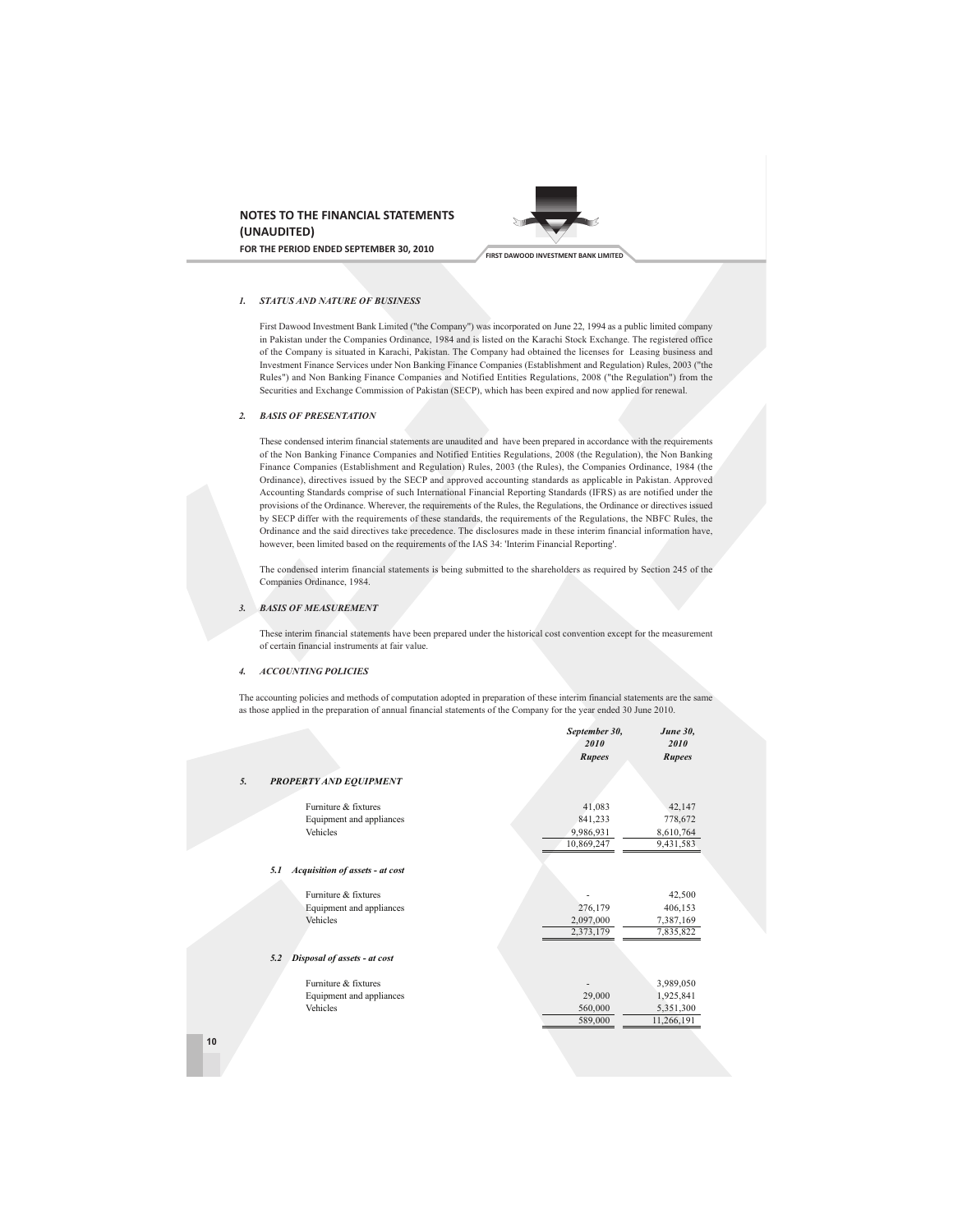

|     |                                                                      | September 30,<br>2010        | <b>June 30,</b><br>2010           |
|-----|----------------------------------------------------------------------|------------------------------|-----------------------------------|
| 6.  | <b>INVESTMENT PROPERTIES</b>                                         | Rupees                       | <b>Rupees</b>                     |
|     |                                                                      |                              |                                   |
|     | Opening balance                                                      | 191,037,708                  | 97,437,708                        |
|     | Acquired in settlement of assets                                     | 131,864,000                  | 93,600,000                        |
|     |                                                                      | 322,901,708                  | 191,037,708                       |
| 7.  | <b>NET INVESTMENT IN LEASE FINANCE</b>                               |                              |                                   |
|     |                                                                      |                              |                                   |
|     | Net investment in lease finance                                      | 7.1<br>1,279,708,794         | 1,369,376,659                     |
|     | Provision for doubtful receivables                                   | (291, 470, 451)              | (291, 470, 451)                   |
|     | Current portion                                                      | 10<br>(736, 379, 421)        | (789, 153, 111)                   |
|     |                                                                      | 251,858,922                  | 288,753,097                       |
|     | 7.1 Particulars of net investment in lease finance                   |                              |                                   |
|     |                                                                      |                              |                                   |
|     | Minimum lease payments receivable<br>Residual value of leased assets | 1,236,801,340<br>290,942,217 | 1,338,061,986                     |
|     |                                                                      | 1,527,743,557                | 301,672,033<br>1,639,734,019      |
|     |                                                                      |                              |                                   |
|     | Unearned finance income                                              | (248, 034, 763)              | (270, 357, 360)                   |
|     | Net Investment in lease finance                                      | 1,279,708,794                | 1,369,376,659                     |
| 8.  | <b>LONG TERM INVESTMENTS</b>                                         |                              |                                   |
|     |                                                                      |                              |                                   |
|     | <b>Investment in associates</b><br>8.1                               |                              |                                   |
|     |                                                                      |                              |                                   |
|     | <b>Opening Balance</b><br>Decrease in interest in associates         | 22,961,150                   | 391,805,414                       |
|     | Transfer to available-for-sale investment                            |                              | (22, 187, 150)<br>(301, 297, 407) |
|     | Share of profit / (loss)                                             | 14,449,146                   | (36,373,779)                      |
|     | Share of surplus / (deficit) on revaluation of investments           | 112,524                      | (8,985,928)                       |
|     |                                                                      | 37,522,820                   | 22,961,150                        |
|     |                                                                      |                              |                                   |
| 9.  | <b>LONG TERM FINANCES</b>                                            |                              |                                   |
|     | Term finance facilities                                              | 668,459,582                  | 680, 833, 499                     |
|     | Provision for doubtful receivables                                   | (182, 547, 644)              | (225, 821, 074)                   |
|     | Current portion                                                      | 10<br>(348,998,397)          | (263, 219, 617)                   |
|     |                                                                      | 136,913,541                  | 191,792,808                       |
| 10. | <b>CURRENT PORTION OF NON-CURRENT ASSETS</b>                         |                              |                                   |
|     |                                                                      |                              |                                   |
|     | Net investment in lease finance                                      | 7<br>736,379,421             | 789,153,111                       |
|     | Long-term finances                                                   | 9<br>348,998,397             | 263,219,617                       |
|     | Long-term loans                                                      | 386,274                      | 392,843                           |
|     |                                                                      | 1,085,764,092                | 1,052,765,571                     |
|     |                                                                      |                              |                                   |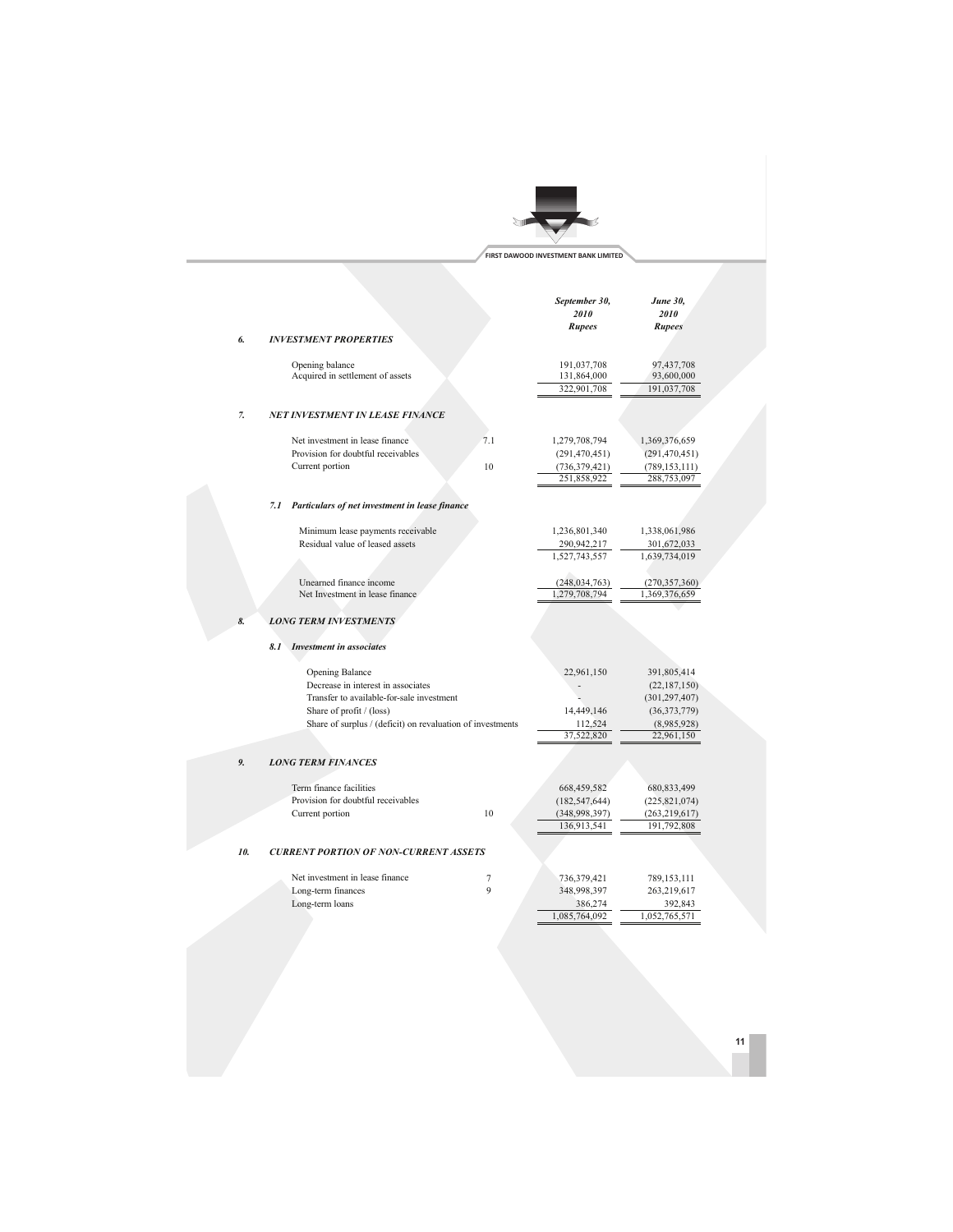# **FIRST DAWOOD INVESTMENT BANK LIMITED**

|     |                                                                                                          | September 30,<br>2010<br>Rupees                                   | June 30,<br>2010<br><b>Rupees</b>                                 |
|-----|----------------------------------------------------------------------------------------------------------|-------------------------------------------------------------------|-------------------------------------------------------------------|
| 11. | <b>SHORT TERM INVESTMENTS</b>                                                                            |                                                                   |                                                                   |
|     | 11.1 Investments - Available for sale                                                                    |                                                                   |                                                                   |
|     | Term finance certificates<br>National investment trust units<br>Quoted securities<br>Unquoted securities | 140,848,860<br>40,204<br>15,556,113<br>475,032,127<br>631,477,304 | 150,067,991<br>44,246<br>18,334,575<br>410,372,027<br>578,818,839 |
| 12. | <b>PLACEMENTS AND FINANCES</b>                                                                           |                                                                   |                                                                   |
|     |                                                                                                          |                                                                   |                                                                   |
|     | Placements and finances- unsecured<br>Provision for doubtful finances                                    | 15,000,000<br>15,000,000                                          | 84,235,781<br>(4, 575, 681)<br>79,660,100                         |
|     | Financing against shares                                                                                 | 370,366,259                                                       | 472,366,259                                                       |
|     | Provision for doubtful finances                                                                          | (342,071,100)<br>28,295,159                                       | (344, 071, 100)<br>128,295,159                                    |
|     | Short-term finance - secured<br>Provision for doubtful finances                                          | 66,781,567<br>(17, 400, 000)<br>49,381,567                        | 66,781,567<br>(17,400,000)<br>49,381,567                          |
|     | Certificates of deposit<br>Provision for doubtful deposits                                               | 5,000,000<br>(5,000,000)                                          | 5,000,000<br>(5,000,000)                                          |
|     | Morabaha / Musharika Finances<br>Provision for Doubtful Finances                                         | 138,262,780<br>(63, 379, 941)<br>74,882,839                       | 138,262,780<br>(63, 379, 941)<br>74,882,839                       |
|     |                                                                                                          | 167,559,565                                                       | 332,219,665                                                       |
| 13. | <b>LONG TERM LOANS</b>                                                                                   |                                                                   |                                                                   |
|     | <b>Secured</b>                                                                                           |                                                                   |                                                                   |
|     | Foreign Currency<br>Asian Development Bank<br>Local Currency                                             | 73,836,385                                                        | 73,836,385                                                        |
|     | Commercial banks                                                                                         | 743,525,209                                                       | 744,275,209                                                       |
|     |                                                                                                          | 817,361,594                                                       | 818,111,594                                                       |
|     | 14<br>Maturing within one year                                                                           | (117,876,041)<br>699,485,553                                      | (66, 101, 189)<br>752,010,405                                     |
| 14. | <b>CURRENT PORTION OF LONG TERM LIABILITIES</b>                                                          |                                                                   |                                                                   |
|     | Long term loans                                                                                          | 117,876,041                                                       | 66,101,189                                                        |
|     | Certificates of investment / deposit                                                                     |                                                                   | 1,192,025                                                         |
|     | Lease deposits                                                                                           | 201,414,065<br>319,290,106                                        | 208,359,454<br>275,652,668                                        |
|     |                                                                                                          |                                                                   |                                                                   |

**12**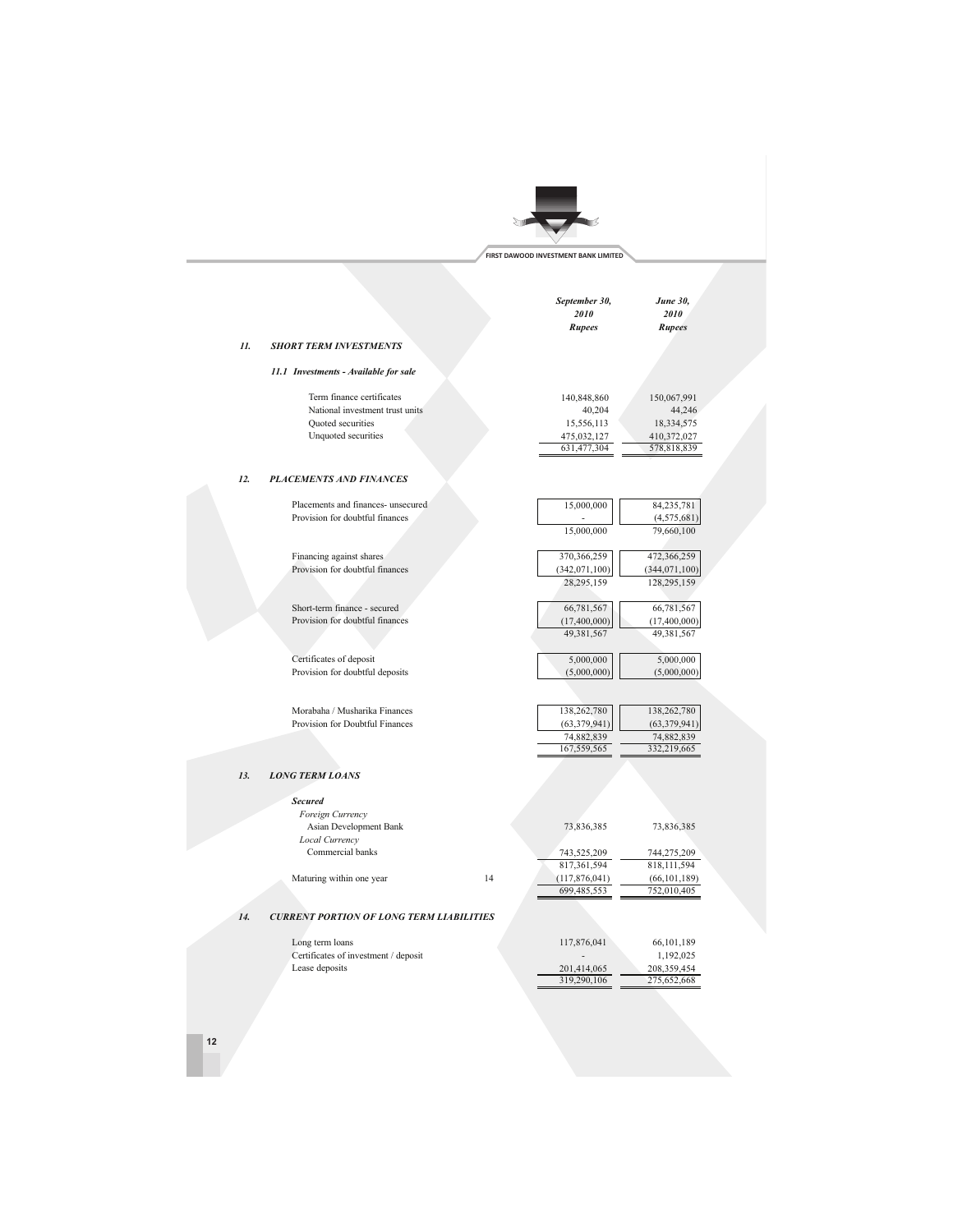

|     |                                                        | September 30,<br>2010<br>Rupees | <b>June 30,</b><br>2010<br>Rupees |  |
|-----|--------------------------------------------------------|---------------------------------|-----------------------------------|--|
| 15. | <b>SHORT TERM BORROWINGS</b>                           |                                 |                                   |  |
|     | <b>Secured</b><br>Running finance                      | 99,948,982                      | 99,948,982                        |  |
|     | <b>Unsecured</b>                                       |                                 |                                   |  |
|     | From commercial banks - call borrowings                | 6,418,223                       | 6,418,223                         |  |
|     | Non-banking finance companies - call borrowings        | 399,277,922                     | 399,277,922                       |  |
|     |                                                        | 505,645,127                     | 505,645,127                       |  |
|     |                                                        |                                 |                                   |  |
| 16. | <b>SHORT TERM CERTIFICATES OF INVESTMENT / DEPOSIT</b> |                                 |                                   |  |

## Non banking financial institutions 320,000,000 325,000,000 320,000,000 325,000,000

#### *17. CONTINGENCIES AND COMMITMENTS*

#### *17.1 Contingent Liability*

| Letters of comfort / guarantee | 17.1.1 | 3.441.550.163 |
|--------------------------------|--------|---------------|
|                                |        |               |

**17.1.1** These include guarantees amounting to Rs.695 million expired upto June 30, 2010 and original documents of which are not returned to the Company. These also includes guarantees amounting to Rs. 2,107 million (2009: Rs.1,229 million) called by the beneficiaries. The Company has not booked any liability on guarantees called as the company does not foresee any cash outflow in view of the explainations / justification here under. Out of balance guarantees of Rs. 1,334 million (2009: Rs. 2,640 million) the guarantee worth Rs.1,130 million (2009: Rs. 1,624 million) are provided in favour of Trustees of TFCs and Sukuks. The profit payments of majority of these instruments are regular at this point in time. Remaining guarantees of Rs.204 million are against finance facilities and letter of comfort and are regular at the year end.

#### **a. Guarantees against gas bills**

This include guarantees called by a utility company amounting to Rs.727 million (June, 2009: Rs. 400 million) as per its routine practice prior to the maturity dates so that a renewed guarantee is provided before expiry. Guarantees of Rs. 500 million has been called, where the customer is negotiating with the beneficiary. There is no default on the part of clients on whose behalf these guarantees have been issued. Even in case of default, the company is exposed only upto the maximum of unpaid gas bills.

#### **b. Guarantees against letters of comfort and letters of credit**

This includes guarantees called by the commercial banks amounting to Rs. Nil (June 30, 2009 Rs. 423.29 million) issued against the import of 'plant and machinery' (to open L/Cs) during prior years to ultimately write leases.

#### **c. Guarantees against finances**

This includes guarantees called by commercial banks amounting to Rs. 536 million (June 30, 2009 Rs.148.75 million) issued against the finance facilities extended to clients. The company has adequate security and collateral covering these guarantee amounts. Finance facility against which a guarantee of Rs.426 million is given is under restructuring and guarantee will be released after completion of process.

**13**

Letters of comfort / guarantee 17.1.1 3,441,550,163 3,441,550,163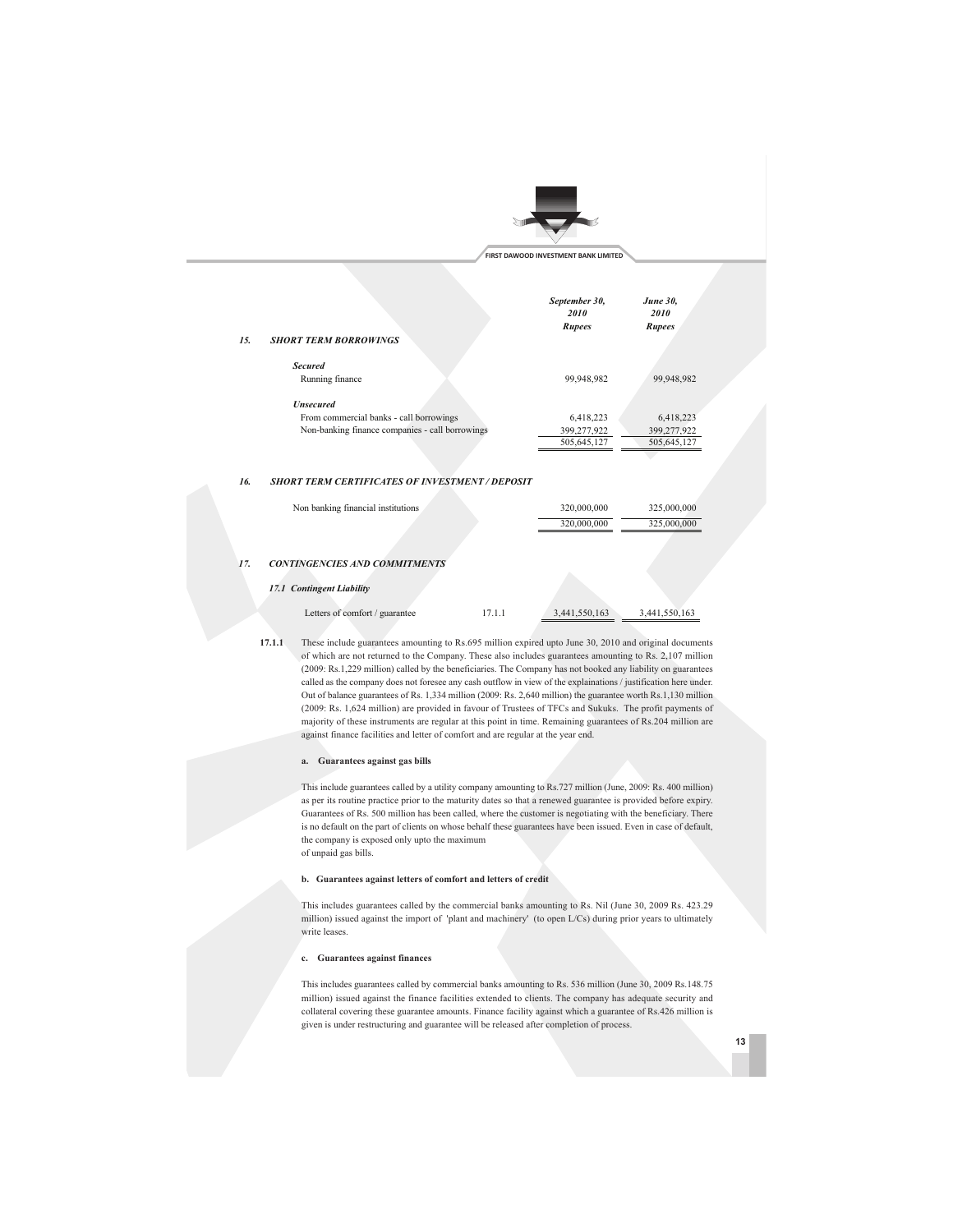

#### **d. Under litigation**

These are guarantees amounting to Rs. 844 million (June 30, 2009 Rs. 256.93 million) which were called are now under dispute / litigations which are being defended by the competent lawyers. The Company is confident that there is adequate legal protection and there would not be any cash outflows. Detail of the guarantees under litigations is as under:

- The Guarantee of Rs 245 million was given against a letter of comfort which is currently in litigation. The company has proposed that the underline securities maybe accepted by the gurantor as full & final settlement. However, the beneficiary bank filed a winding up petition against the company. Subsequent to year end the beneficieny bank has retructured its facilities to the customer due which the guarantee of the company will be released and winding up petition will be withdraw by the beneficiery bank.
- ii. The guarantee of Rs. 250 million against the repayment of Sukuk was called as the principal debtor defaulted in payment of coupon of Rs. 62 million. The Trustee of Sukkur has filed a recovery suit against the company. The company contended that guarantee should have been called for after taking all legal measures against the principal debtor. Further the underlying assets representing the Sukuks have not yet been transferred in the name of Trustees of Sukuk in contravention of Shariah Regulations and trust deed which make the guarantee ineffective abinito.
- iii. In respect guarantee of Rs. 200 million the beneficiary bank has restructured the facility without obtaining NOC

from the company as such the company considers that it has enough legal protection.

iv. The guarantees of Rs. 149 million issued against the finance facilities extended to clients. The company has adequate security and collaterals covering these guarantee amounts. Further, in case of guarantee of Rs.128 million, the beneficiery bank restructed the finance facility, without obtaining NOC from the Company

**17.2** Commissioner of Income Tax (CIT) has disallowed certain expenses on allocation of expenses basis for the assessment year 2001-02 and tax year 2003 resulting in increase in tax liability by Rs. 0.582 million and Rs. 3 million respectively. The Company had filed appeals in Income Tax Appellate Tribunal (ITAT) which were decided in favor of the Company, however, the CIT has filed appeal against ITAT decision for rectification. The management is confident that it will not result in any cash outflow to the Company.

|                                         | September 30,<br>2010<br>Rupees | September 30,<br>2009<br>Rupees |
|-----------------------------------------|---------------------------------|---------------------------------|
| 18.<br><b>CASH AND CASH EQUIVALENTS</b> |                                 |                                 |
| Cash and Bank Balances                  | 115,477,543                     | 125,328,668                     |
| Short Term Running Finance              | (99, 948, 982)                  | (509, 108, 345)                 |
|                                         | 15,528,561                      | (383, 779, 677)                 |

#### *19. TRANSACTIONS WITH RELATED PARTIES*

*19.1* Related parties comprises of major shareholders, associated companies with or without common directors, other companies with common directors, retirement benefit fund, directors, key management personnel and their close family members.